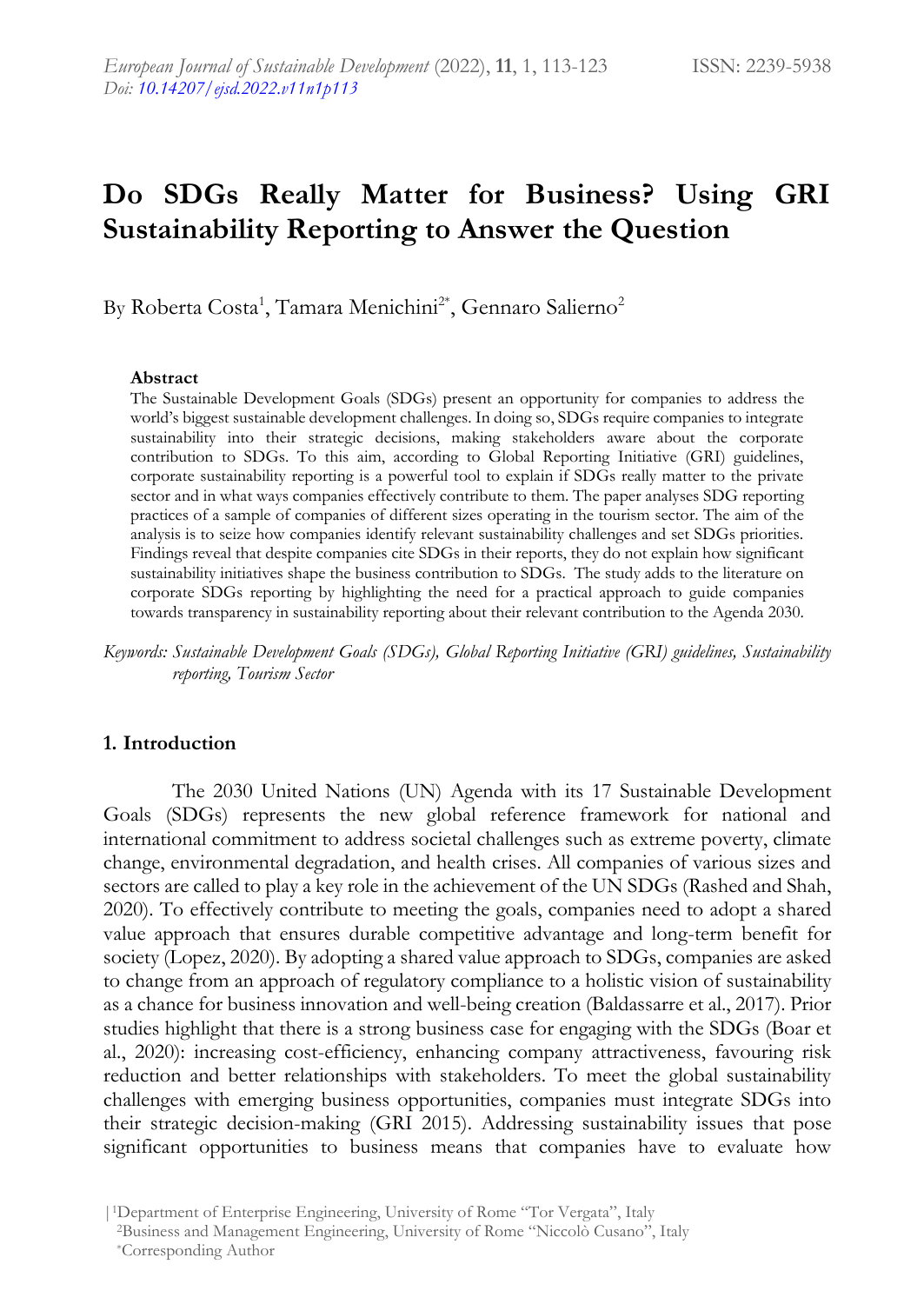sustainability issues are material to the company's impacts and their stakeholders' interests and expectations (GRI, 2013). An effective contribution to SDGs requires companies not only to link sustainability challenges and business but also to be accountable for it (Sardianou et al., 2021). According to Global Reporting Initiative (GRI) (2015; 2018), corporate sustainability reporting is a powerful tool to explain if SDGs really matter to businesses and in what ways companies effectively contribute to them. Indeed, sustainability reports are usually exploited by companies as a communication channel to report the information related to SDGs (Lopez, 2020). However, different authors agree with the need to better understand the contribution of companies to sustainable development, especially from managerial and accounting perspectives (Pizzi et al., 2020). To this aim, the present paper proposes a content analysis approach to understand how companies report on their relevant sustainability initiatives shaping the business contribution to SDGs. The analysis focuses on the tourism industry which has been recognized as one of the fastest-growing economic sectors worldwide and with a central role in advancing SDGs (Dube and Nhamo, 2020). Nevertheless, according to prior studies tourism companies face difficulties to select, prioritize and monitor their contribution to relevant SDGs (Jones et al., 2017). Utilizing a sample of 49 GRI Standard reports disclosed by tourism companies of different sizes (SME, MNE, Large), the paper aims to answer the following research questions:

Research Question (RQ) 1: How do companies identify relevant sustainability challenges that reflect the company's impacts and the stakeholders' interests and expectations?

Research Question (RQ) 2: How do companies prioritize SDG targets according to their relevant sustainability challenges?

The rest of the paper is structured as follows: Section 2 summarizes the literature review related to the reporting on relevant SDGs with a particular focus on the challenges that tourism companies face. Section 3 details the content analysis approach including sample selection and data processing. Section 4 presents and discusses the results. Finally, Section 5 summarizes the findings of the study and provides directions for future research.

# **2. Literature Review**

## **2.1 Reporting on relevant SDGs**

Achieving SDGs requires companies to apply their creativity, innovation capacity and technologies to solve sustainable development challenges (Hajer et al., 2015). However, companies could have a particularly significant impact on some SDGs and not others, thus, these SDGs should be the priority SDGs for integration into business strategy and reporting (GRI, 2015; 2018). From a shared value creation perspective, an effective response to the sustainable development challenges requires companies to identify those social and environmental issues whose resolution matters, both for the company and its stakeholders (Calabrese et al., 2019b; Muñoz-Torres et al., 2013). Accordingly, sustainability reporting, as the process of communicating corporate sustainability practices and performance, must be focused on material sustainability issues (AA, 2018). In this regard, GRI guidelines recommend companies to perform a materiality analysis to identify, select, prioritize, and review what is material and thus merits inclusion in sustainability reports (GRI, 2016). The analysis evaluates the materiality of sustainability issues from the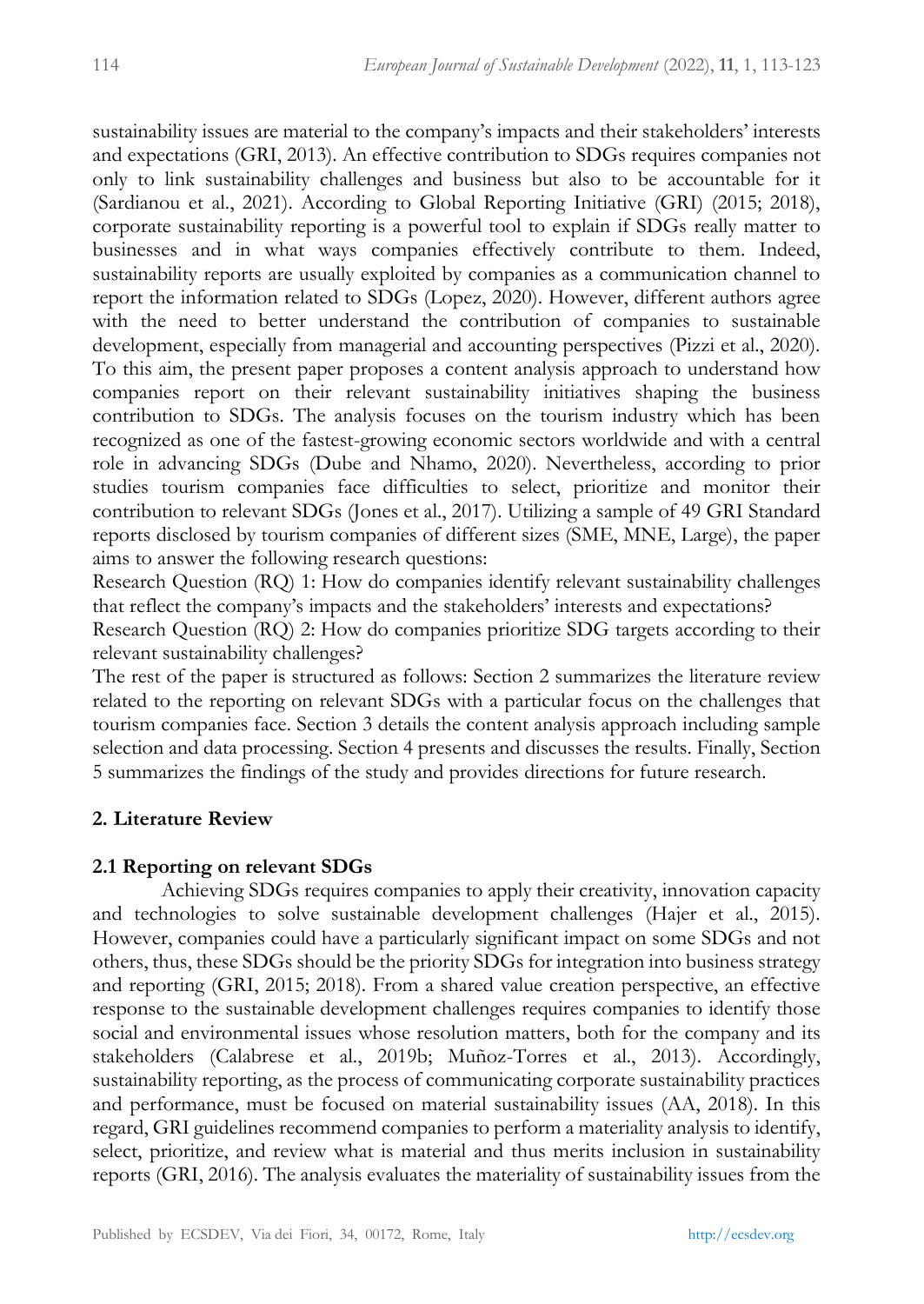double perspective of "their influence on the organization's ability to deliver on its vision and strategy" (GRI, 2013, p. 36) and the "the expectations of stakeholders regarding action and response to an aspect" (GRI, 2013, p. 36). The double perspective of materiality analysis allows companies to redirect corporate sustainability initiatives towards the goal of shared value creation (Font et al., 2016). Furthermore, it helps companies improve accountability to stakeholders since it requires companies to reveal a measure of how they respond to what stakeholders consider relevant (Carpejani et al., 2017). To identify those issues that better meet stakeholder expectations, prior studies have proposed structured approaches for engaging stakeholders in the materiality analysis (Bellantuono et al., 2016; Calabrese et al., 2019a; 2017; 2016).

To order sustainability aspects, according to their relevance to stakeholders and the company economic, environmental, and social impacts, the GRI guidelines "suggest a "materiality matrix" approach. As highlighted by GRI (2015), a matrix approach is a useful tool to visualize the materiality assessment in the report. Particularly, the materiality matrix helps consider which issues constitute the baseline responsibilities related to SDGs, both in terms of the company strategic priorities and the significance to stakeholders.

Further specific guidelines have been developed by GRI for all businesses, regardless of size, sector, or operating location to support effective reporting on company contribution to SDGs. Among these, the present paper focuses on "SDGs Compass guide" (GRI, 2015), derived from the combined working group of the UN Global Compact (UNGC) and The World Business Council for Sustainable Development (WBCSD), and the "Integrating the SDGs into corporate reporting: a practical guide" (GRI, 2018), developed in collaboration with United Nations Global Compact (UNGC). Both the guidelines are structured in different phases that constitute the standardized approach to identify relevant SDGs for companies. The guidelines prescribe to start with the understanding of the SDGs, their integration into corporate strategy, and then their monitoring to ensure a continuous improvement. According to the guidelines, the prioritization of the SDGs is a crucial step to ensure that companies contribute effectively to achieving the SDGs avoiding the so-called 'Cherry-picking' approach. Therefore, companies have to contribute to those SDGs that reflect the company significant impacts and stakeholder interests rather than those that are easier to achieve.

#### **2.2 Challenges of the SDG adoption and reporting in the tourism sector**

The tourism industry has been recognized as one of the fastest-growing economic sectors worldwide (UNWTO, 2019). The sector directly contributes 4.4% of Gross Domestic Product (GDP), 6.9% of employment and 21.5% of service exports in OECD countries (OECD, 2020). However, it has often been accused of intensive use of resources which have resulted in negative environmental impacts including carbon emissions and ocean plastic pollution (Manomaivibool, 2015). Furthermore, it has been one of the most Covid-19 pandemics affected sectors making it urgent to rethink how tourism interacts with society, other economic sectors, and natural resources (UNWTO, 2021).

Prior studies have highlighted the wide potential of the tourism sector to address global sustainability challenges as well as its central role in advancing the SDGs (Hall, 2019; Scheyvens and Biddulph, 2018). According to the World Tourism Organization (UNWTO) and the United Nations Development Programme (UNDP), "if well managed,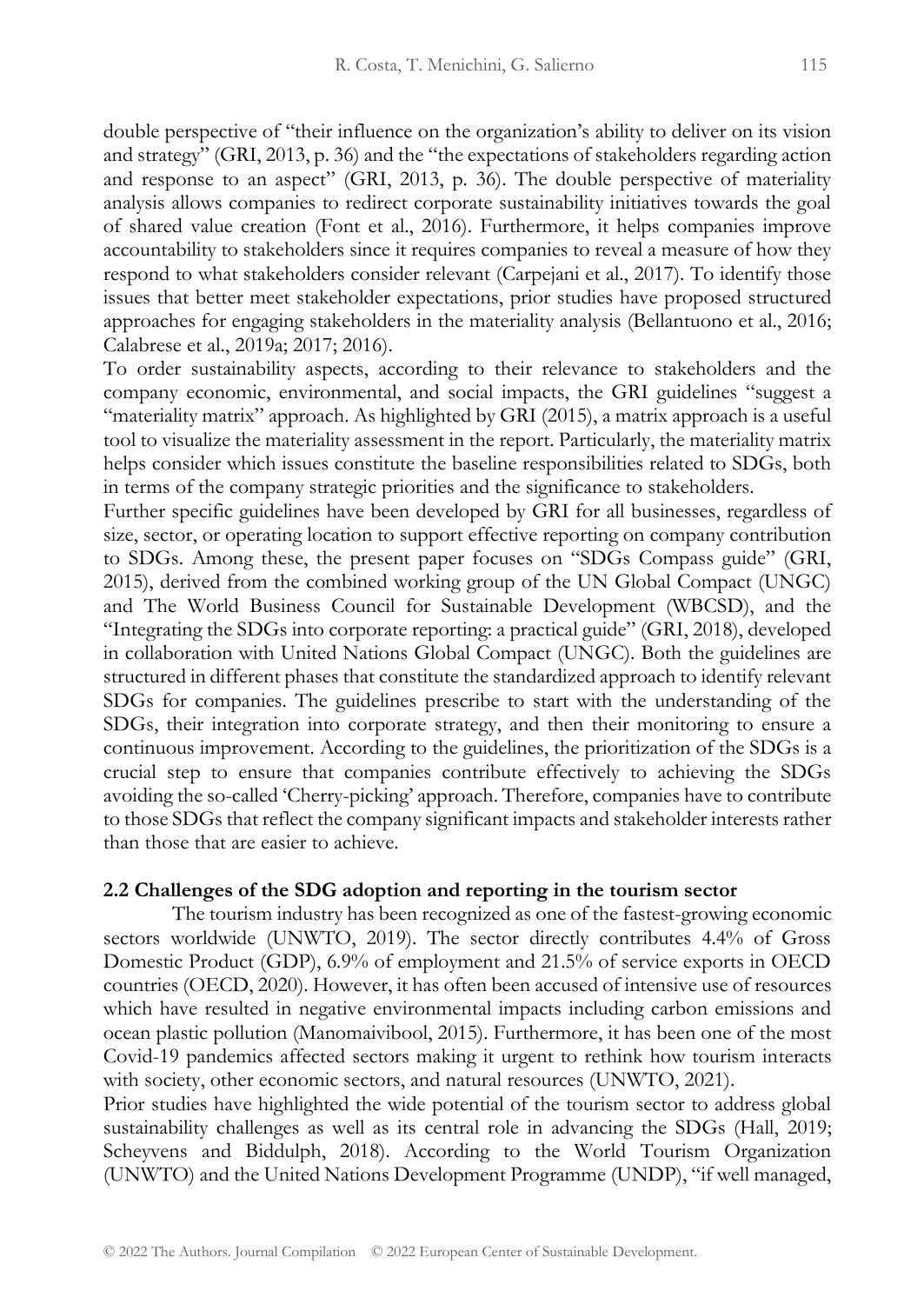the sector can generate quality jobs for durable growth, reduce poverty and offer incentives for environmental conservation- a triple-win to help countries transition towards more inclusive, resilient economies" (UNWTO UNDP, 2017, p. 8). Additionally, the scientific debate on the relationship between SDGs and tourism reveals the existence of positive externalities related to the transition to sustainable business models, meaning that the transition constitutes not simply a way for companies to be ethical and sustainable, but also a way to create value both for business and society (Rosato et al., 2021).

However, as recognized by Jones et al. (2017), ensuring a meaningful contribution to the SDGs requires tourism companies to face several challenges. Firstly, tourism companies face a critical step when they select and prioritize the SDGs. In fact, the tourism companies can, directly or indirectly, contribute to each of the SDGs (UNWTO UNDP, 2017), but they should consider how the addressed sustainability issues might relate to their operations and value chain (GRI, 2018). With this regard, companies increasingly employ stakeholder engagement activities to identify and prioritise environmental, social and economic issues making the tourism sector more inclusive of stakeholder needs (Iazzi et al., 2020). Secondly, companies are asked to provide evidence about how SDGs are included in their strategic plans, together with the metrics and mechanisms that companies use for data collection and progress checking (Jones and Comfort, 2019). A new demand for transparency and accountability has emerged, making even more relevant the use of sustainability reporting to effectively monitor the tourism companies' engagement with SDGs (Petrescu et al., 2020).

Taking into consideration the previous reasoning, the present paper analyses SDG reporting practices of a sample of tourism companies to seize how material sustainability issues shape the contribution to SDGs of the private sector.

# **3. Methodological Approach to Content Analysis**

This section outlines the methodological approach followed to answer RQ1 and RQ2. The first sub-section describes how the sample was selected. The second explains how the data was processed employing a content analysis approach.

# **3.1 Sample selection**

The sample of reports was extracted from the extended database provided by the GRI<sup>1</sup> . It includes over 60.000 published sustainability reports since 1999, of which almost 60% are compliant with GRI guidelines thus confirming the wide applicability of the guidelines worldwide (Halkos and Nomikos, 2020).

To appreciate the extent to which tourism companies identify relevant sustainability challenges (RQ1) and set SDG priorities (RQ2), both the filter on "Sector" and "Report Type" were applied, respectively with the keywords "Tourism/Leisure" and "GRI - Standard". Considering a time frame from 2018 to 2020, for each one of the filtered companies we selected the most recent GRI report available at the time of the analysis (December 2020). Selecting only sustainability reports compliant to GRI guidelines reduced the heterogeneity issue, and increased data comparability (Obilikwu and Ogbuju, 2020).

<sup>1</sup> GRI's Sustainability Disclosure Database accessible at: https://database.globalreporting.org/.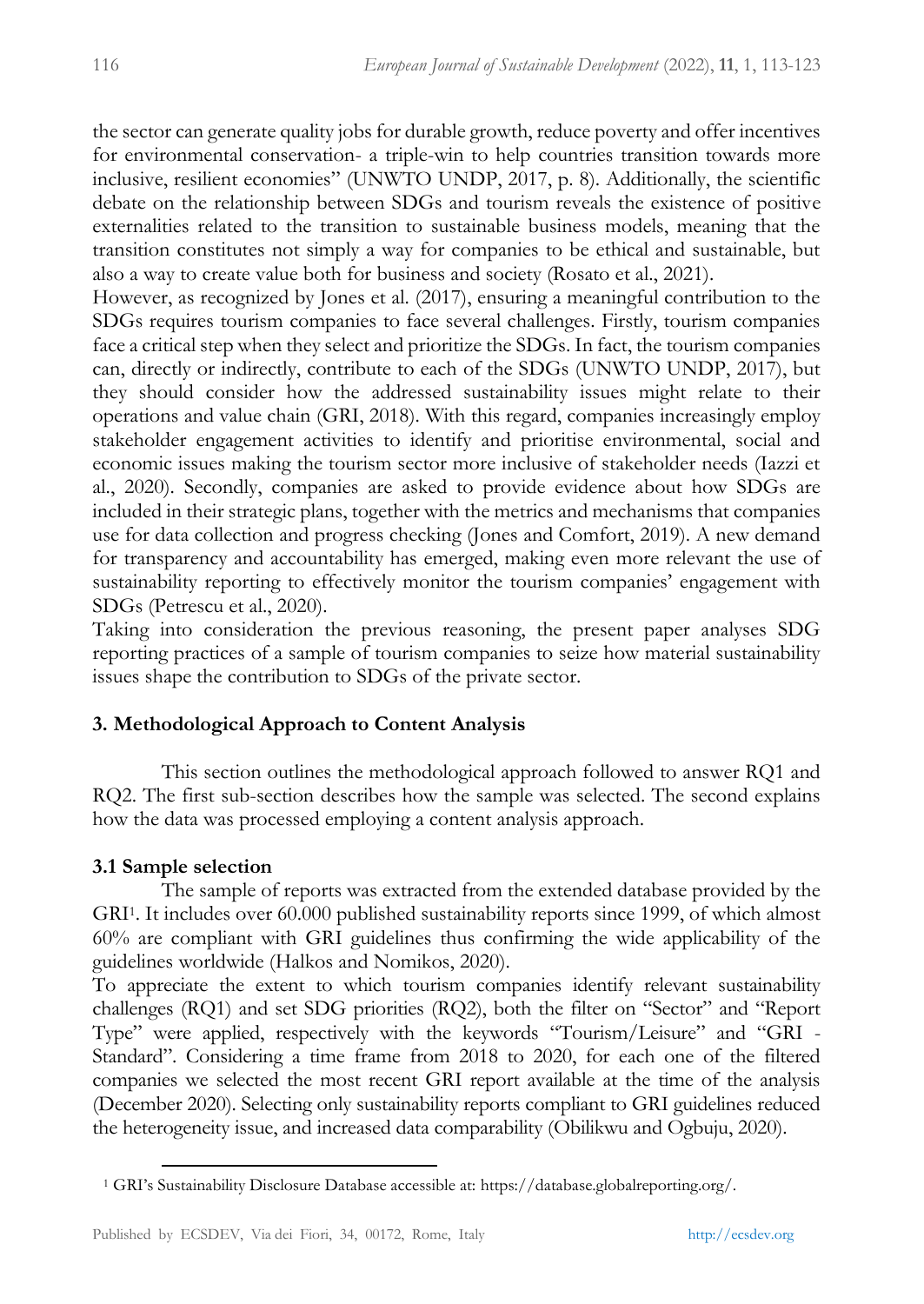The final sample consisted of 49 reports from companies of different size: SME (33%), MNE (22%) and Large (45%). Organizations are classified as SME, Large or MNE, according to the following criteria (Halkos and Nomikos, 2020). Organizations are classified in Large (or SME) if they have more (less) than 250 employees and more (less) than  $\epsilon$ 50 million turnover or more (less) than  $\epsilon$ 43 million total balance sheet, respectively; organizations are classified as MNE if they are Large and multinational.

### **3.2 Content analysis procedure**

To analyse the SDGs reporting practise of tourism companies, a content analysis of the selected sustainability reports was undertaken. Content analysis is a research technique for drawing conclusions about the content of writings or visual representations (Harwood and Garry, 2003). The method is widely adopted for interpretative studies and critical analysis within different fields of research, including social science, communication and business ethics (e.g. Hopkins and King, 2010; Lock and Seele, 2015). It consists of making valid, replicable, and objective inferences about the meanings, contexts and intentions contained in messages, based on explicit rules (Rourke and Anderson, 2004). According to Stempel (1989) that highlights the predominant nature of content analysis as a quantitative method, without neglecting its effectiveness to capture qualitative content, we adopt both qualitative and quantitative approaches to perform the analysis.

For this paper, we refer to mixed content analysis, identifying and quantifying specific content in the analysed texts, in line with similar approaches developed by Curtó-Pagès et al. (2021) and Ionașcu et al. (2020). To address the research questions RQ1 and RQ2, the following variables were coded from the documents: "Relevant sustainability issues"; "Citing SDGs" and "Standardized identification of relevant SDGs". Variables were coded with "YES" or "NO" if specific content or words, prescribed by the "Coding Rules" of the agenda (Table 1), were respectively present or not.

| Variable Name     | Description                                               | <b>Coding Rules</b>                  |
|-------------------|-----------------------------------------------------------|--------------------------------------|
| Relevant          | Explanation of the relevant measures                      | When the report discloses the        |
|                   | sustainability issues and actions "that can reasonably be | materiality matrix, it is encoded as |
|                   | considered important for reflecting the                   | 'Yes' ('No', otherwise).             |
|                   | organization's economic, environmental,                   |                                      |
|                   | and social impacts, or influencing the                    |                                      |
|                   | decisions of stakeholders" (GRI, 2016)                    |                                      |
| Citing SDGs       | Explicit reference to the SDGs in the                     | When the report mentions the         |
|                   | report                                                    | Sustainable Development Goals        |
|                   |                                                           | (SDGs), it is encoded as 'Yes'       |
|                   |                                                           | ('No', otherwise).                   |
| Standardized      | Explanation of the relevant measures                      | When the report discloses a          |
| identification of | and actions on specific SDGs,                             | relevant set of SDGs, in line with   |
| relevant SDGs     | considered relevant and strategic for the                 | the reporting procedures             |
|                   | business.                                                 | suggested by the $GRI2$ , it is      |

|  |  | Table 1: Coding agenda |  |
|--|--|------------------------|--|
|--|--|------------------------|--|

<sup>2</sup> The considered procedures refer to the guidelines developed by GRI: the "SDGs Compass guide" (GRI, 2015) and the "Integrating the SDGs into corporate reporting: a practical guide" (GRI, 2018).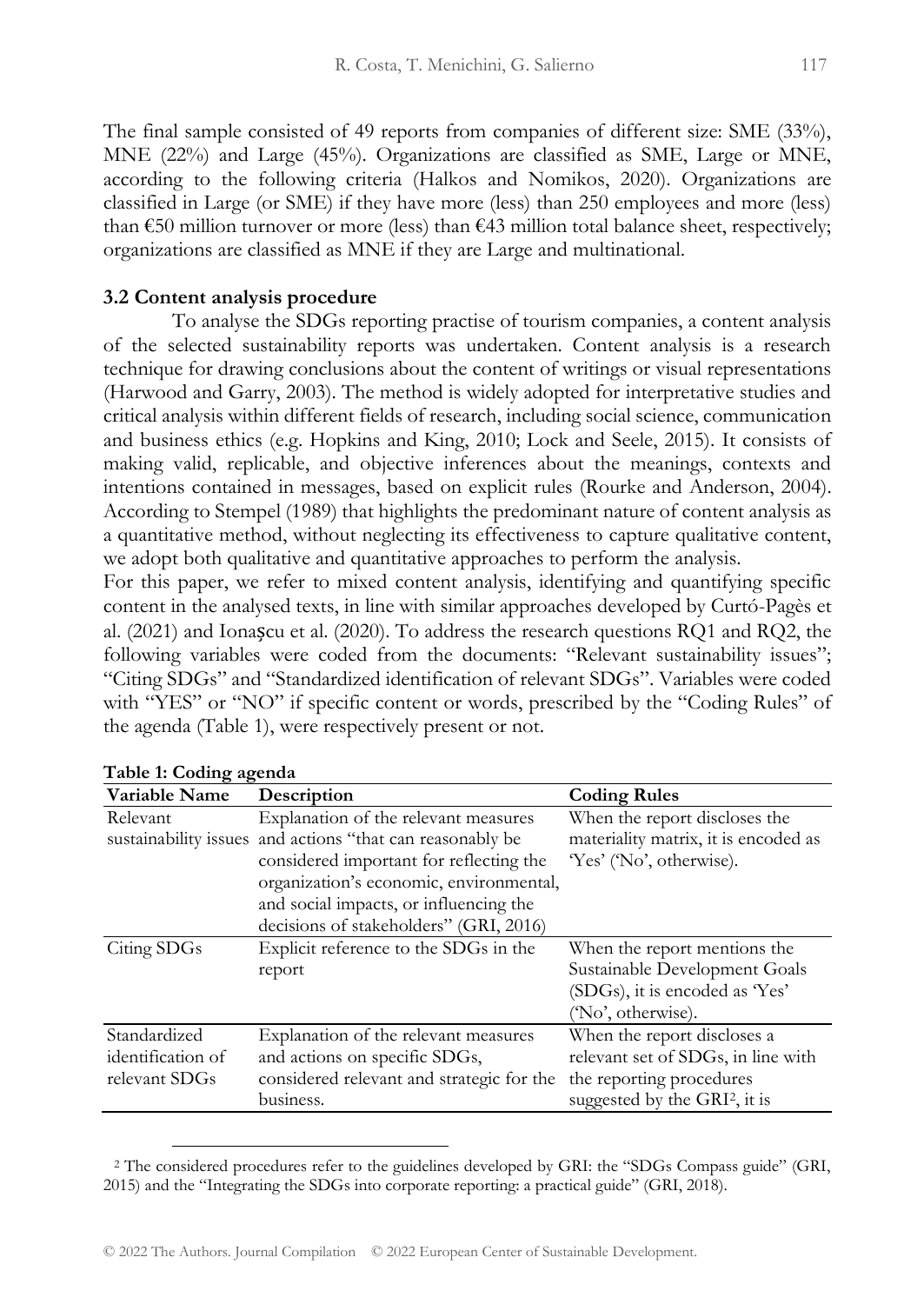The selected sustainability reports were analysed, following a standard procedure based on an initial reading of the reports in their entirety, to ensure an overview of the documents and to identify the sections dedicated to SDGs (Ionașcu et al, 2020) and successive repeated readings to ensure data awareness (Hsieh et al., 2005). Then, the content analysis was carried out based on the coding agenda in Table 1. Each of the selected reports was analysed by searching key contents and keywords relative to the relevant variables (Curtó-Pagès et al. 2021).

The coding process was carried out separately by three qualified members of the research team, identified as coders. Before launching the full-scale content analysis, a pilot test was performed as it is a crucial step to reveal inconsistencies and inadequacies in the coding agenda (Prasad, 2018). The first document analysed by each coder was cross-checked by the other two coders (Curtó-Pagès et al. 2021). To ensure reliability during the whole coding process, discrepancies between coders were discussed and reconciled (Krippendorff, 2018; Milne and Adler, 1999). The intercoder reliability of the coding process was assessed using Krippendorff's Alpha values (Krippendorff, 2011).

## **4. Results and Discussion**

This section describes the results of the analysis of SDG reporting practices of selected companies operating in the tourism sector. Table 2 shows the overall results of the analysis.

| able 2. Company reporting practices<br><b>Variable</b> | Yes         | No              |
|--------------------------------------------------------|-------------|-----------------|
| Relevant sustainability issues                         | 21(43%)     | $28(57\%)$      |
| Citing SDGs                                            | 30 $(61\%)$ | <b>19</b> (39%) |
| Standardized identification of relevant SDGs           | 4 (8%)      | 45 $(92\%)$     |

### **Table 2: Company reporting practices**

Regarding RQ1, 21(43%) companies publish a materiality matrix approach to inform about relevant measures and actions that can reasonably be considered important both for companies' impacts and stakeholders. The finding is coherent with previous studies that consider materiality analysis as a largely used practice to focus management on sustainability targets, to improve stakeholder relationships and increase accountability (Guix et al., 2018; Moratis and Brandt, 2017).

Regarding RQ2, the total of companies that cite SDGs in their reports is equal to 30 (61%) while the number of companies that report on the standardized identification of relevant SDGs is 4 (8%). The findings reveal that although the main part of the selected reports mentions the SDGs, only 4 of these explain the approach used for identifying priority goals according to GRI (2015; 2018). Results highlight the scarcity of transparency on how companies operate to meet SDGs that previous studies have recognized (Lopez, 2020). More specifically, the results in Table 3 allow considering differences among company sizes.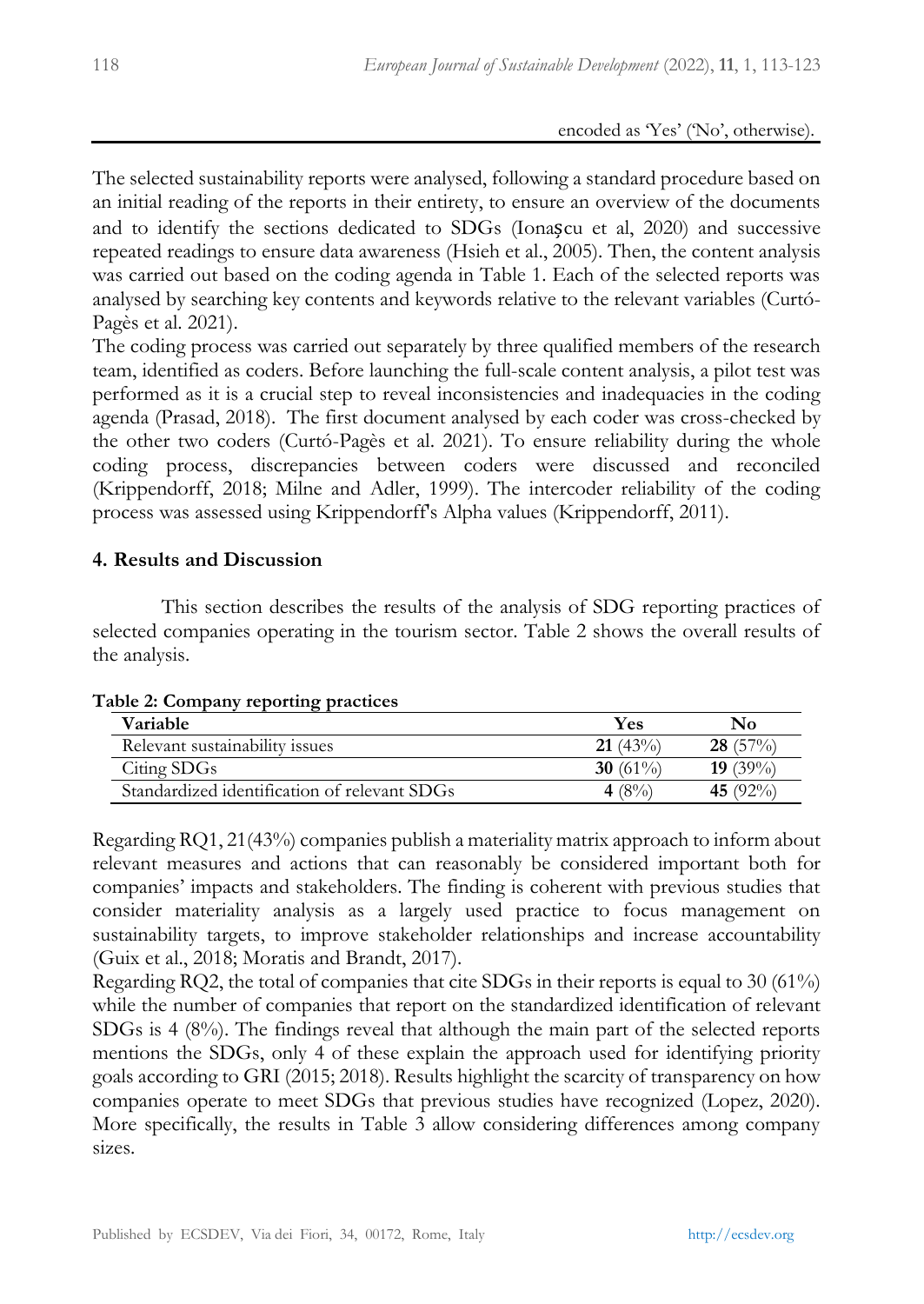|            | Tot          | Relevant<br>sustainability issues | <b>Citing SDGs</b> | Standardized identification<br>of relevant SDGs |
|------------|--------------|-----------------------------------|--------------------|-------------------------------------------------|
| <b>SME</b> | 16 $(33\%)$  | 4 $(25\%)$                        | 8 $(50\%)$         | $\mathbf{0}$ (0%)                               |
| <b>MNE</b> | 11 $(22\%)$  | 4 $(36\%)$                        | 9(82%)             | 2(18%)                                          |
| Large      | 22(45%)      | 13 $(59\%)$                       | 13 $(59\%)$        | 2(9%)                                           |
| Tot        | 49 $(100\%)$ | $21(43\%)$                        | 30 $(61\%)$        | 4 $(8\%)$                                       |

**Table 3: Reporting practices by company size**

The adoption of a materiality matrix approach to identify relevant issues is largely present within the Large companies (59% of the Large companies in the sample) followed by MNE companies (36% of the MNE the sample) and finally SME (25% of the SME the sample). The results are in line with prior studies that highlight difficulties for SMEs to comply with GRI guidelines due to their lack of resources, experience, and incentives to implement sustainability and effectively contribute to SDGs (Verboven and Vanherck, 2016).

Furthermore, the obtained results reveal that the selected companies operating in the tourism sector generally cite SDGs in their report. MNE mentioned SDGs in 82% of the analysed cases while Large companies with a percentage of 59%. Interestingly, the results for SMEs reveal that half of the SMEs in the sample cited SDGs in their sustainability reports. Findings confirm that SDGs have become a focal point for sustainable development within the tourism sector (Hall, 2019; UNWTO-UNDP, 2017). However, despite the high number of sustainability reports that explicitly mention SDGs, there is a very low number of companies (MNE and Large) that published information about the SDG selection and prioritization approach, in line with GRI guidelines. The practice is completely absent within SMEs. The results confirm the difficulties that tourism companies face to determine priority SDGs (Jones et al. 2017). In most of the analysed reports, SDGs are simply associated with the company strategic initiatives aimed at sustainability. Generally, relevant environmental issues (e.g., pollution, green-house gas emissions, and climate change) and social ones (e.g., human rights and equal opportunity in the workplace) are not linked to priority SDGs employing a materiality analysis approach, as prescribed by GRI (2015; 2018).

A rather weak linkage between material sustainability issues and SDGs has been previously recognized by Sardianou et al. (2021) within the banking sector. The conjoint results highlight the need for a practical approach to support companies, of different sizes and sectors, to prioritize SDGs according to materiality analysis. Such an approach should exploit the potential of the materiality analysis to highlight relationships among the sustainability disclosures, the performance of organizations and the needs of stakeholders (Lindman et al., 2020; Saez, 2019). The materiality approach for setting SDGs priorities should be especially targeted to SMEs given that "tools to link the SDGs with the business processes of SMEs do not exist" (Verboven and Vanherck, 2016).

## **5. Conclusions**

Companies have a crucial role in achieving SDGs (Rashed and Shah, 2020). However, ensuring an effective contribution to SDGs requires companies to align sustainability challenges to business opportunities under a shared value perspective (Boar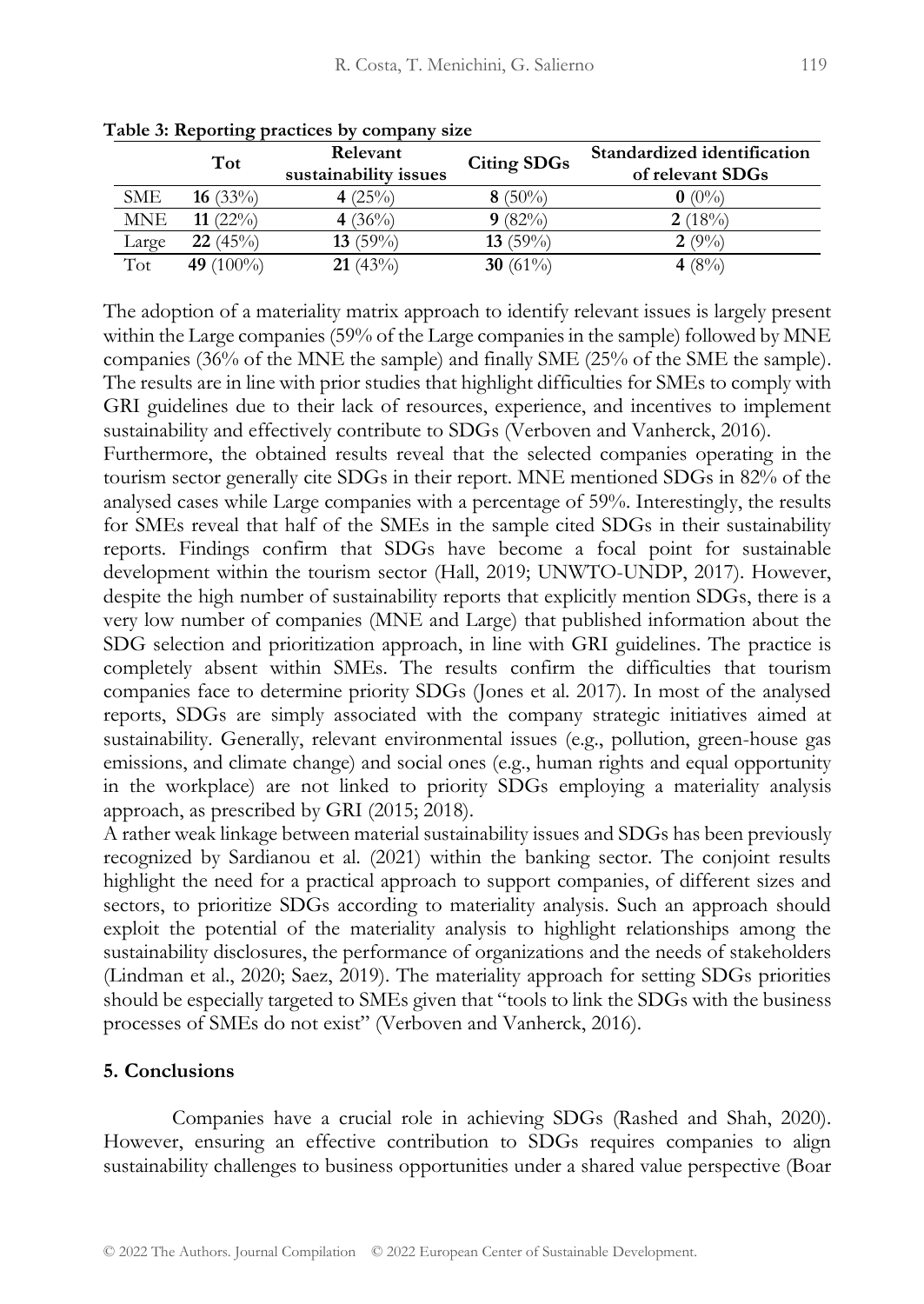et al., 2020). Corporate sustainability reporting is a powerful tool to explain if SDGs really matter to businesses and in what ways companies effectively contribute to them (GRI 2015; 2018).

The motivation of this research is to examine how companies report on their relevant sustainability initiatives shaping the business contribution to SDGs. Particularly, the paper analyses the use of a materiality matrix approach for the identification of relevant sustainability issues within sustainability reports (RQ1) and the reporting approach that companies use to prioritize SDG targets, according to their relevant sustainability challenges (RQ2).

For this purpose, the paper employs content analysis to assess the SDG reporting practices disclosed by tourism companies within their sustainability reports. The analysis focuses on the tourism industry given its wide potential to address global sustainability challenges and advance SDGs, as well as the recognized request for more transparency and accountability of sustainability reporting (Jones and Comfort, 2019). The analysed sample was composed only of sustainability reports that companies have published in the GRI database. The selection of reports compliant to GRI Standards (2016) has allowed replicability of the procedure, and data comparability (Ionașcu et al, 2020; Obilikwu and Ogbuju, 2020). This has led to a final sample of 49 reports of which 16 were published by SMEs (33%), 11 by MNEs (22%) and 22 by Large companies (45%).

After studying the reports included in the sample, it emerges a large adoption of a materiality matrix approach to inform about relevant sustainability measures and actions to sustainability (43% of the companies) although the percentage of SMEs is lower than those of MNE and Large companies (25%, 36% and 59%, respectively). Similarly, results show that companies cite SDGs in the 61% of the analysed reports that for the most part are published by MNEs (82% of the total MNEs) followed by Large companies (59% of the total Large companies) and SMEs (50% of the total SMEs). The obtained results confirm that SDGs have become a focal point for sustainable development, as well as they confirm a large use of materiality analysis as reporting practice to focus on sustainability issues and opportunities (Guix et al., 2018; Moratis and Brandt, 2017; Hall, 2019). However, only a few companies explain the approach used for identifying priority goals according to GRI (2015; 2018). This practice is completely absent within SMEs. Results confirm the scarcity of transparency of SDG reporting especially to explain how material sustainability issues shape the business contribution to SDGs (Lopez; 2020; Sardianou et al., 2021).

This study has certain limitations which can provide directions for future research. A larger sample of reports should be analysed to compare the results of the tourism sector with the results of other service sectors, deepening the understanding of the connection between business and SDGs from accountability and managerial perspectives. The analysis could approach quantitative statistical methods to assess significance across sectors. Future research could utilize the framework proposed in this paper to conduct a comparative analysis of the sustainability reports between a pre-Covid and post-Covid period with the aim to determine the influence of the Covid-19 on the companies' SDG prioritization. Moreover, future research should focus on the development of practical approaches to support proper reporting of the company relevant contribution to SDGs, especially targeted to SMEs.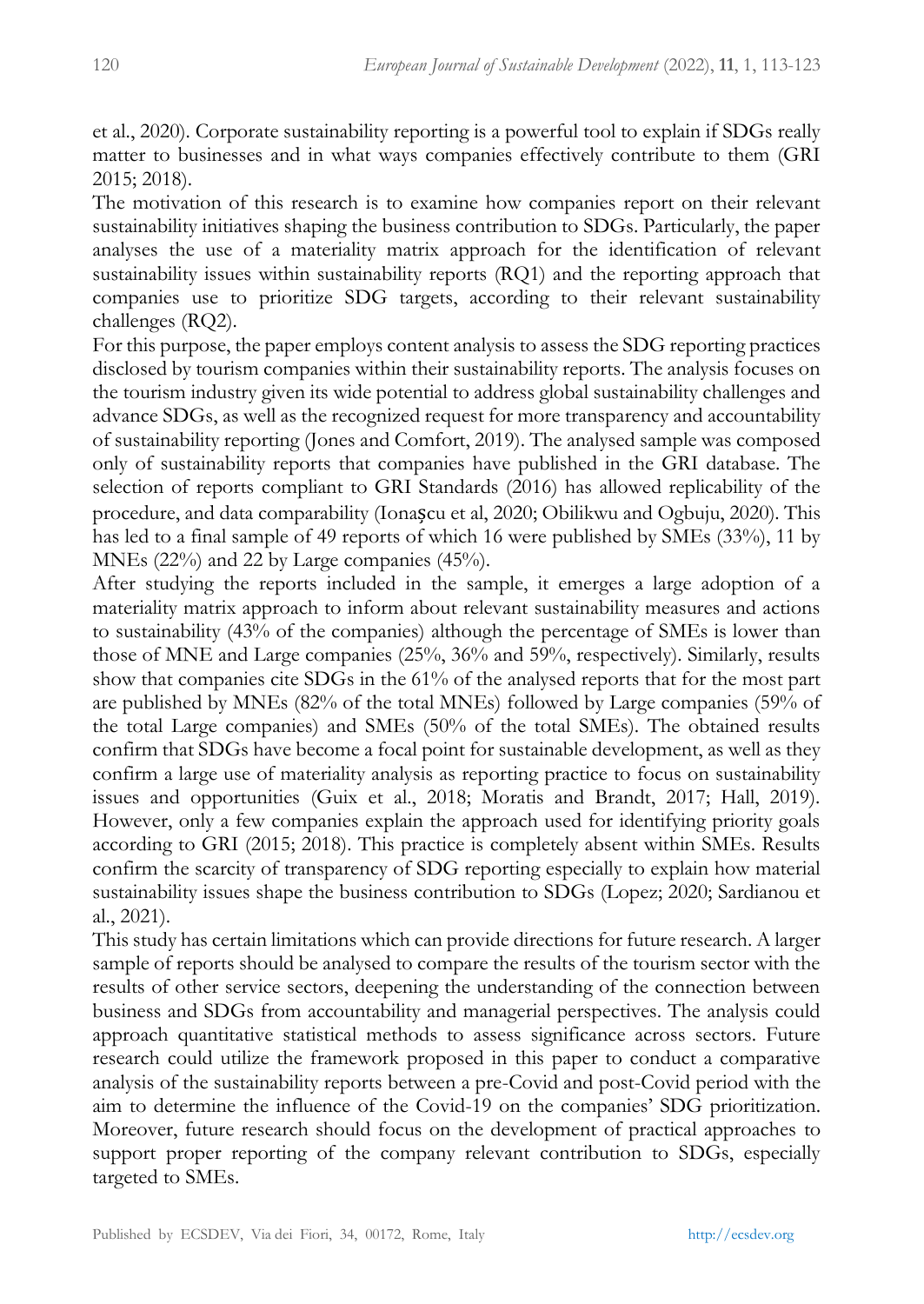#### **References**

AccountAbility. (2018). *AA1000 Accountability Principles*. Retrieved fro[m https://www.accountability.org/](https://www.accountability.org/)

- Baldassarre, B., Calabretta, G., Bocken, N. M. P., & Jaskiewicz, T. (2017). Bridging sustainable business model innovation and user-driven innovation: A process for sustainable value proposition design. *Journalof Cleaner Production, 147,* 175–186.
- Bellantuono, N., Pontrandolfo, P., & Scozzi, B. (2016). Capturing the stakeholders' view in sustainability reporting: a novel approach. *Sustainability*, *8*(4), 379.
- Boar, A., Bastida, R., & Marimon, F. (2020). A systematic literature review. Relationships between the sharing economy, sustainability and sustainable development goals. *Sustainability*, *12*(17), 6744.
- Calabrese, A., Costa, R., Levialdi Ghiron, N., & Menichini, T. (2019a). Materiality analysis in sustainability reporting: a tool for directing corporate sustainability towards emerging economic, environmental and social opportunities. *Technological and Economic Development of Economy, 25(5)*, 1016–1038.
- Calabrese, A., Costa, R., Levialdi, N., & Menichini, T. (2019b). Integrating sustainability into strategic decisionmaking: A fuzzy AHP method for the selection of relevant sustainability issues. Technological Forecasting and Social Change, 139, 155-168.
- Calabrese, A., Costa, R., Ghiron, N. L., & Menichini, T. (2017). Materiality analysis in sustainability reporting: a method for making it work in practice. *European Journal of Sustainable Development, 6(3)*, 439-439.
- Calabrese, A., Costa, R., Levialdi, N., & Menichini, T. (2016). A fuzzy analytic hierarchy process method to support materiality assessment in sustainability reporting. *Journal of Cleaner Production*, *121*, 248-264.
- Carpejani, P., Pinheiro de Lima, E., Gouvea da Costa, S. E., Machado, C. G., & Da Veiga, C. P. (2017). The contribution of the process of materiality to the evolution of the field of sustainability performance measurement. Paper presented at the Proceedings of the International Joint Conference − ICIEOMADINGOR- IISE-AIM-ASEM (IJC 2017). https://doi.org/10.12783/dtetr/icpr2017/17688
- Curtó-Pagès, F., Ortega-Rivera, E., Castellón-Durán, M., & Jané-Llopis, E. (2021). Coming in from the cold: a longitudinal analysis of SDG reporting practices by Spanish listed companies since the approval of the 2030 agenda. Sustainability, 13(3), 1178.
- Dube, K., & Nhamo, G. (2020). Sustainable development goals localisation in the tourism sector: Lessons from Grootbos private nature reserve, South Africa. GeoJournal, 1-18.
- Font, X., Guix, M., & Bonilla-Priego, M. J. (2016). Corporate social responsibility in cruising: Using materiality analysis to create shared value. *Tourism Management*, *53*, 175-186.
- Global Reporting Initiative. (2018). Integrating the SDGs into Corporate Reporting: A Practical Guide. Amsterdam, The Netherlands: Global Reporting Initiative and UN Global Compact.
- Global Reporting Initiative. (2016). GRI 101: Foundation 2016. Amsterdam: Global Reporting Initiative. https://www. globalreporting. org/standards/media/1036/gri-101-foundation-2016. pdf. (Accessed June 2021).
- Global Reporting Initiative. (2015). SDG Compass: the Guide for Business Action on the SDGs. https://sdgcompass.org/wp-

content/uploads/2016/05/019104\_SDG\_Compass\_Guide\_2015\_v29.pdf. (Accessed July 2021).

- Global Reporting Initiative. (2013). G4, Part 2, implementation manual. Retrieved from https://www.globalreporting.org/resourcelibrary/GRIG4-Part2-Implementation-Manual.pdf
- Guix, M., Bonilla-Priego, M. J., & Font, X. (2018). The process of sustainability reporting in international hotel groups: An analysis of stakeholder inclusiveness, materiality and responsiveness. Journal of Sustainable Tourism, 26(7), 1063-1084.
- Hajer, M., Nilsson, M., Raworth, K., Bakker, P., Berkhout, F., De Boer, Y., et al. (2015). Beyond cockpitism: Four insights to enhance the transformative potential of the sustainable development goals. Sustainability,*7*(2), 1651–1660.
- Halkos, G., & Nomikos, S. (2020). Corporate social responsibility: Trends in global reporting initiative standards. *Economic Analysis and Policy*.
- Hall, C. M. (2019). Constructing sustainable tourism development: The 2030 agenda and the managerial ecology of sustainable tourism. *Journal of Sustainable Tourism*, *27*(7), 1044-1060.
- Harwood, T. G., & Garry, T. (2003). An overview of content analysis. *The marketing review*, *3*(4), 479-498.
- Hsieh, H. F., & Shannon, S. E. (2005). Three approaches to qualitative content analysis. *Qualitative health research, 15(9)*, 1277-1288.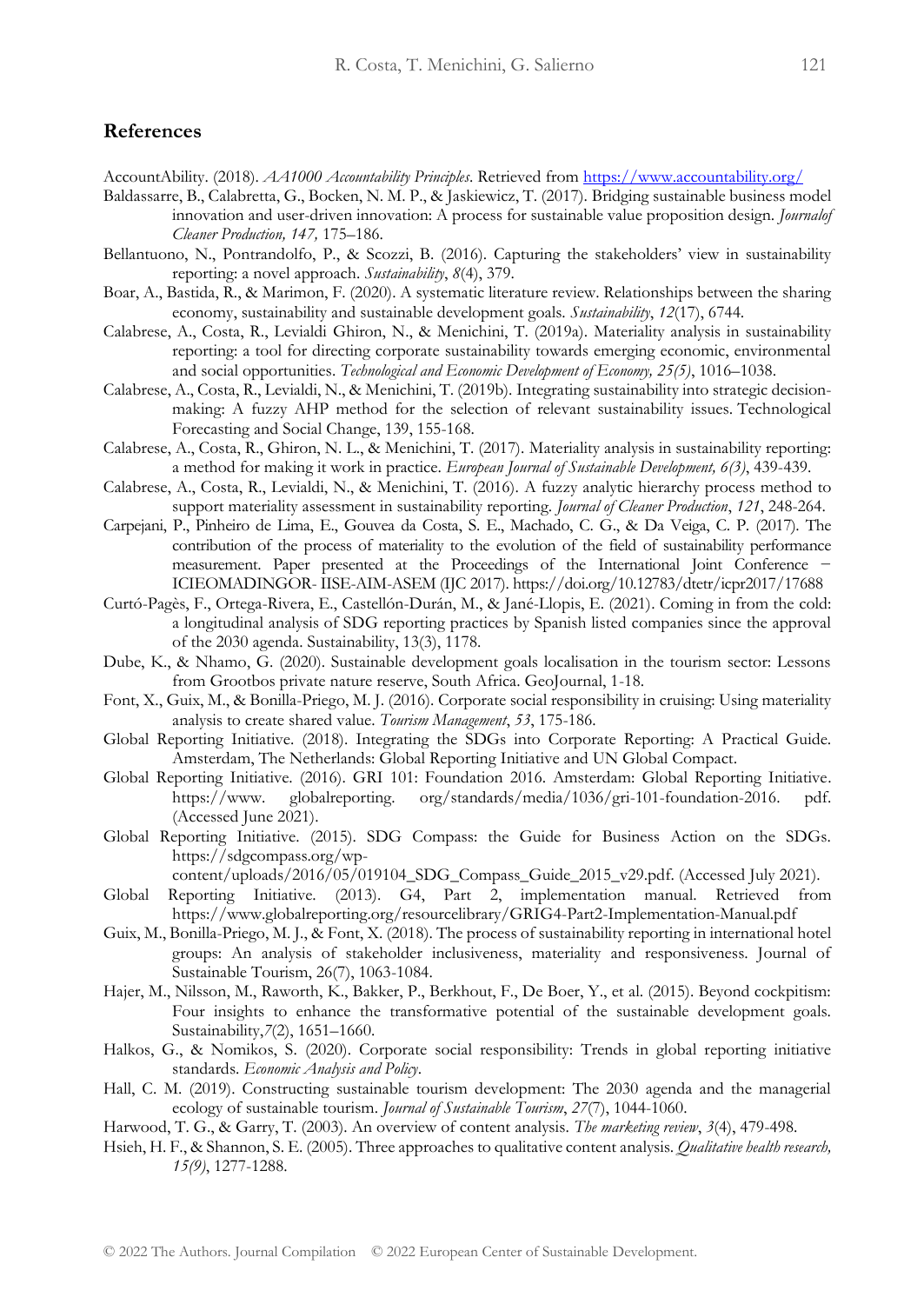- Hopkins, D. J., & King, G. (2010). A method of automated nonparametric content analysis for social science. *American Journal of Political Science*, *54*(1), 229-247.
- Ionașcu, E., Mironiuc, M., Anghel, I., & Huian, M. C. (2020). The Involvement of Real Estate Companies in Sustainable Development—An Analysis from the SDGs Reporting Perspective. Sustainability, 12(3), 798.
- Iazzi, A., Pizzi, S., Iaia, L., & Turco, M. (2020). Communicating the stakeholder engagement process: A cross‐ country analysis in the tourism sector. *Corporate Social Responsibility and Environmental Management*, *27*(4), 1642-1652.
- Jones, P., & Comfort, D. (2019). Sustainable development goals and the world's leading hotel groups. *Athens Journal of Tourism*, *6*(1), 1-14.
- Jones, P., Hillier, D., & Comfort, D. (2017). The sustainable development goals and the tourism and hospitality industry. *Athens Journal of Tourism*, *4*(1), 7-18. Laimer, P. (2017, June). Tourism Indicators for Monitoring the SDGs. In Sixth UNWTO International Conference on Tourism Statistics, Manila, Philippines (pp. 21-24).
- Krippendorff, K. (2018). *Content analysis: An introduction to its methodology*. Sage publications.
- Krippendorff, K. (2011). Computing Krippendorff's alpha-reliability. Retrieved from https://repository.upenn.edu/asc\_papers/43
- Lindman, Å., Ranängen, H., & Kauppila, O. (2020). Guiding corporate social responsibility practice for social license to operate: A Nordic mining perspective. *The Extractive Industries and Society*, *7*(3), 892-907.
- Lock, I., & Seele, P. (2015). Quantitative content analysis as a method for business ethics research. *Business Ethics: A European Review*, *24*, S24-S40.
- Lopez, B. (2020). Connecting business and sustainable development goals in Spain. *Marketing Intelligence & Planning*.
- Manomaivibool, P. (2015). Wasteful tourism in developing economy? A present situation and sustainable scenarios. *Resources, Conservation and Recycling*, 103, 69-76.
- Milne, M. J., & Adler, R. W. (1999). Exploring the reliability of social and environmental disclosures content analysis. *Accounting, Auditing & Accountability Journal*.
- Moratis, L., & Brandt, S. (2017). Corporate stakeholder responsiveness? Exploring the state and quality of GRI‐based stakeholder engagement disclosures of European firms. *Corporate Social Responsibility and Environmental Management*, *24*(4), 312-325.
- Muñoz-Torres, M. J., Fernandez-Izquierdo, M., Rivera-Lirio, J. M., León Soriano, R., Escrig-Olmedo, E., & Ferrero-Ferrero, I. (2013). Materiality analysis for CSR reporting in Spanish SMEs.
- Obilikwu, P., & Ogbuju, E. (2020). A data model for enhanced data comparability across multiple organizations. *Journal of Big Data*, *7*(1), 1-25.
- OECD Organisation for Economic Co-operation and Development (2020). Tourism Trends and Policies 2020. Retrieved from https://www.oecd.org/cfe/tourism/OECD-Tourism-Trends-Policies%202020-Highlights-ENG.pdf
- Pizzi, S., Caputo, A., Corvino, A., & Venturelli, A. (2020). Management research and the UN sustainable development goals (SDGs): A bibliometric investigation and systematic review. *Journal of Cleaner Production*, 124033.
- Prasad, B. D. Content Analysis. A Method in Social Science Research, 2018.
- Petrescu, A. G., Bilcan, F. R., Petrescu, M., Holban Oncioiu, I., Türkeș, M. C., & Căpuşneanu, S. (2020). Assessing the benefits of the sustainability reporting practices in the top Romanian companies. *Sustainability*, *12*(8), 3470.
- Rashed, A. H., & Shah, A. (2020). The role of private sector in the implementation of sustainable development goals. *Environment, Development and Sustainability*, 1-18.
- Rosato, P. F., Caputo, A., Valente, D., & Pizzi, S. (2021). 2030 Agenda and sustainable business models in tourism: A bibliometric analysis. *Ecological Indicators*, *121*, 106978.
- Rourke, L., & Anderson, T. (2004). Validity in quantitative content analysis. *Educational technology research and development*, *52*(1), 5.
- Saenz, C. (2019). Creating shared value using materiality analysis: Strategies from the mining industry. *Corporate Social Responsibility and Environmental Management*, *26*(6), 1351-1360.
- Sardianou, E., Stauropoulou, A., Evangelinos, K., & Nikolaou, I. (2021). A materiality analysis framework to assess sustainable development goals of banking sector through sustainability reports. *Sustainable Production and Consumption*, *27*, 1775-1793.